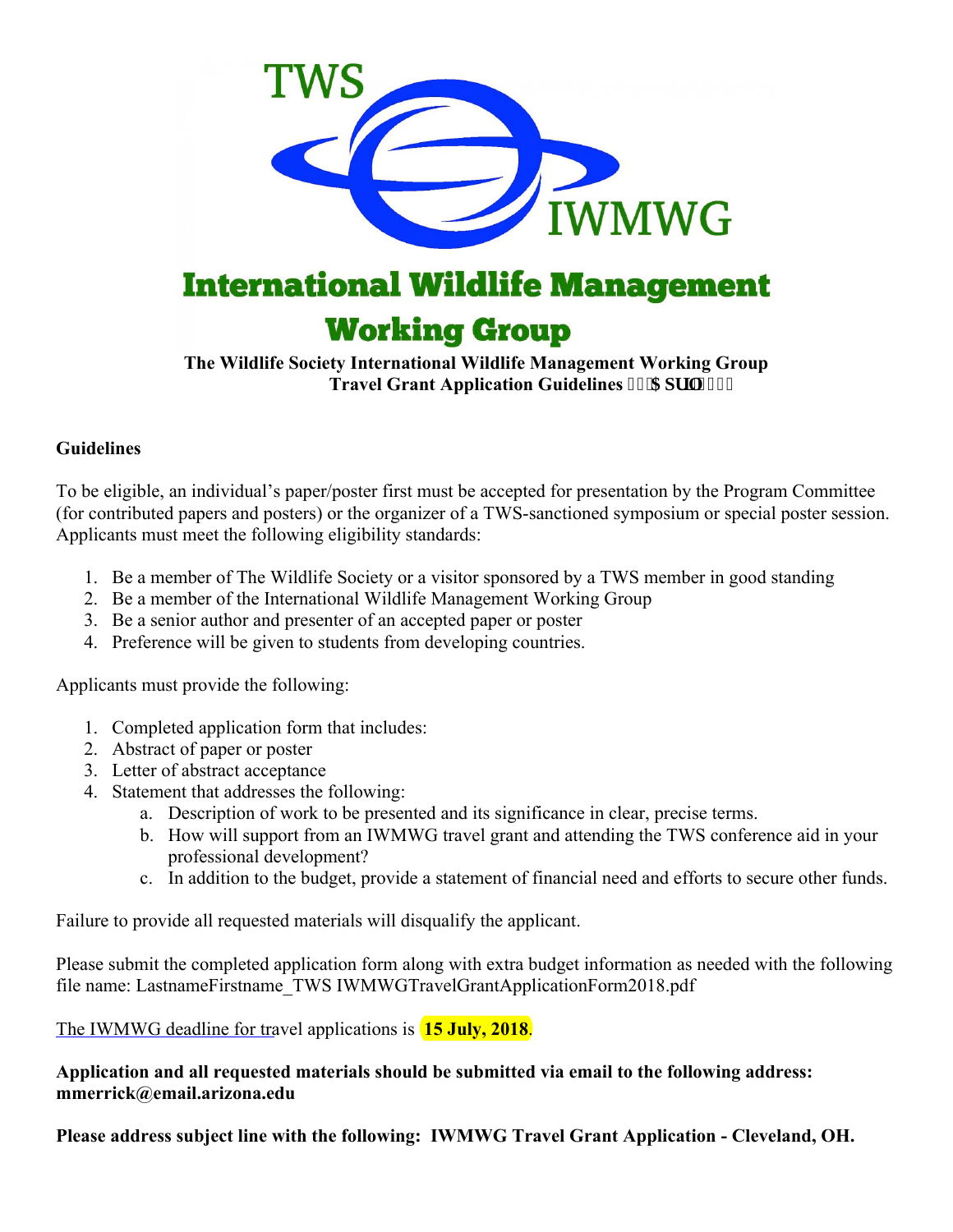## **Application Form for TWS IWMWG Travel Grant**

## **Applicant**

| First Name                  | Middle Initial Last Name                                 |                       |               |  |
|-----------------------------|----------------------------------------------------------|-----------------------|---------------|--|
|                             |                                                          |                       |               |  |
|                             |                                                          |                       |               |  |
| <b>Street Address</b>       |                                                          | Daytime Phone         |               |  |
| City                        | State/Province                                           | Zip Code              | Country       |  |
|                             | Presentation Type: Paper _____ Poster _____              |                       |               |  |
| <b>Session Title:</b>       |                                                          |                       |               |  |
| Paper/Poster Title:         |                                                          |                       |               |  |
|                             | Are you the senior author? Yes ______ No _____           |                       |               |  |
|                             | Will you be making the presentation? Yes ______ No _____ |                       |               |  |
| Sponsor (for visitors only) |                                                          |                       |               |  |
| <b>First Name</b>           | Middle Initial                                           | Last Name             |               |  |
| Email                       |                                                          | <b>Street Address</b> | Daytime Phone |  |
| City                        | State/Province                                           | Zip Code              | Country       |  |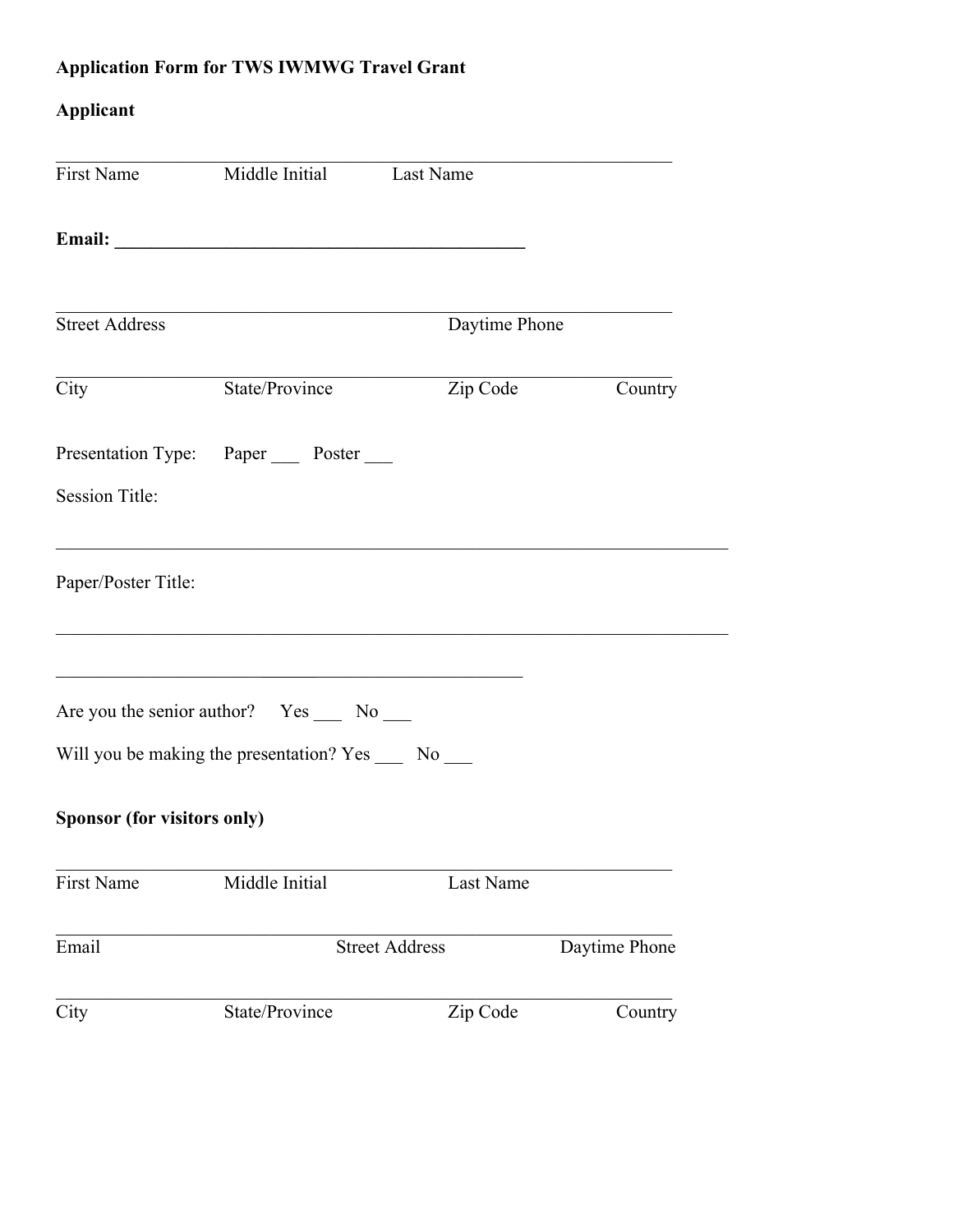## **Travel Expenses**

| Total projected travel expenses:                                                                                    |    |  |  |  |
|---------------------------------------------------------------------------------------------------------------------|----|--|--|--|
| Please attach details including:<br>Estimated transportation<br>Lodging, meals [max. \$100 per day]<br>Registration |    |  |  |  |
| Total funds available from other sources (please attach details):                                                   | S. |  |  |  |
| Outstanding travel needs requested from TWS                                                                         |    |  |  |  |
| Domestic Maximum \$500 for Cleveland, OH:                                                                           |    |  |  |  |
| International Maximum \$750 for Cleveland, OH                                                                       |    |  |  |  |

If projected expenses exceed funds available (from other sources plus TWS Travel Grant), please attach details explaining how you plan to make up the difference.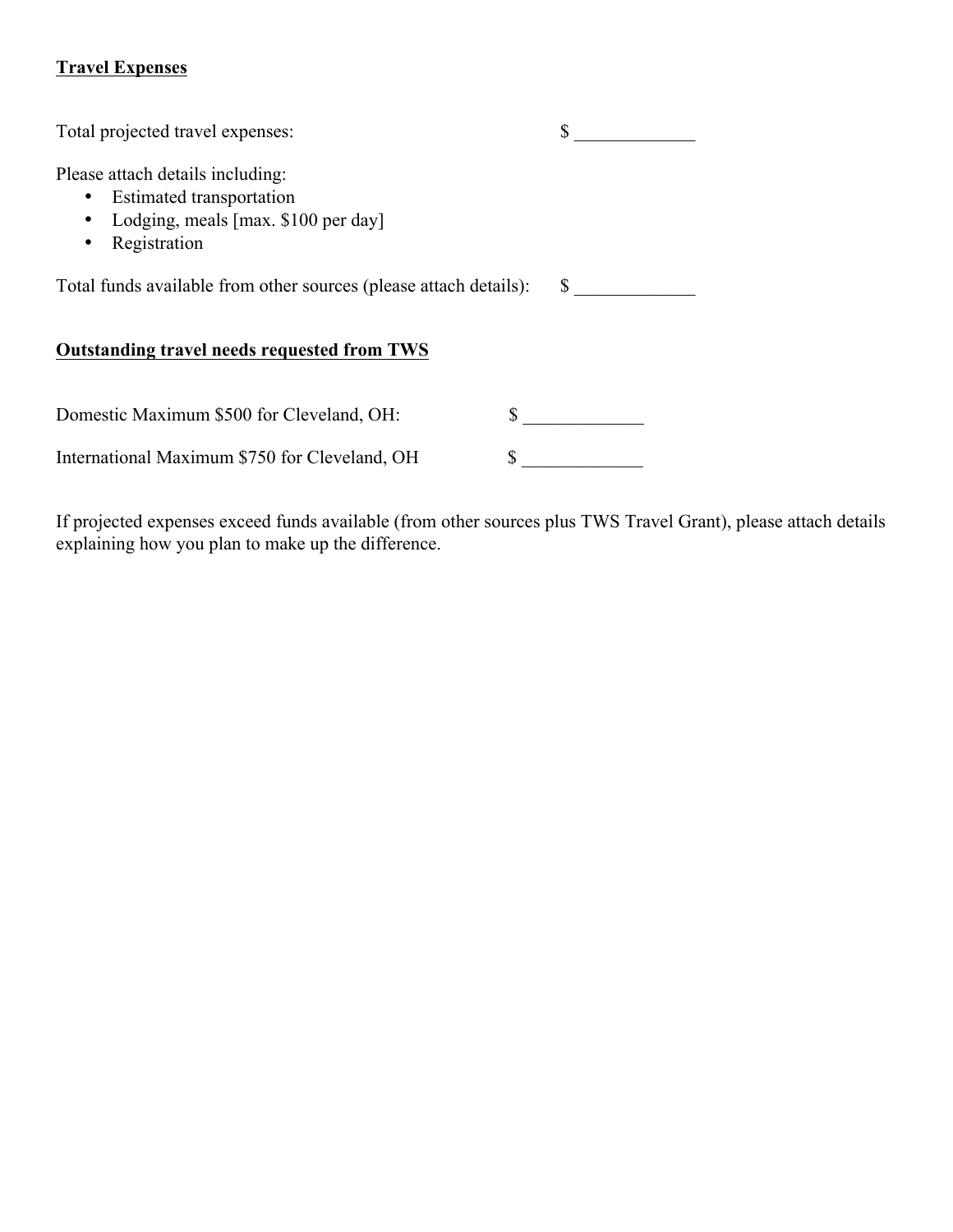**Please paste your abstract here:**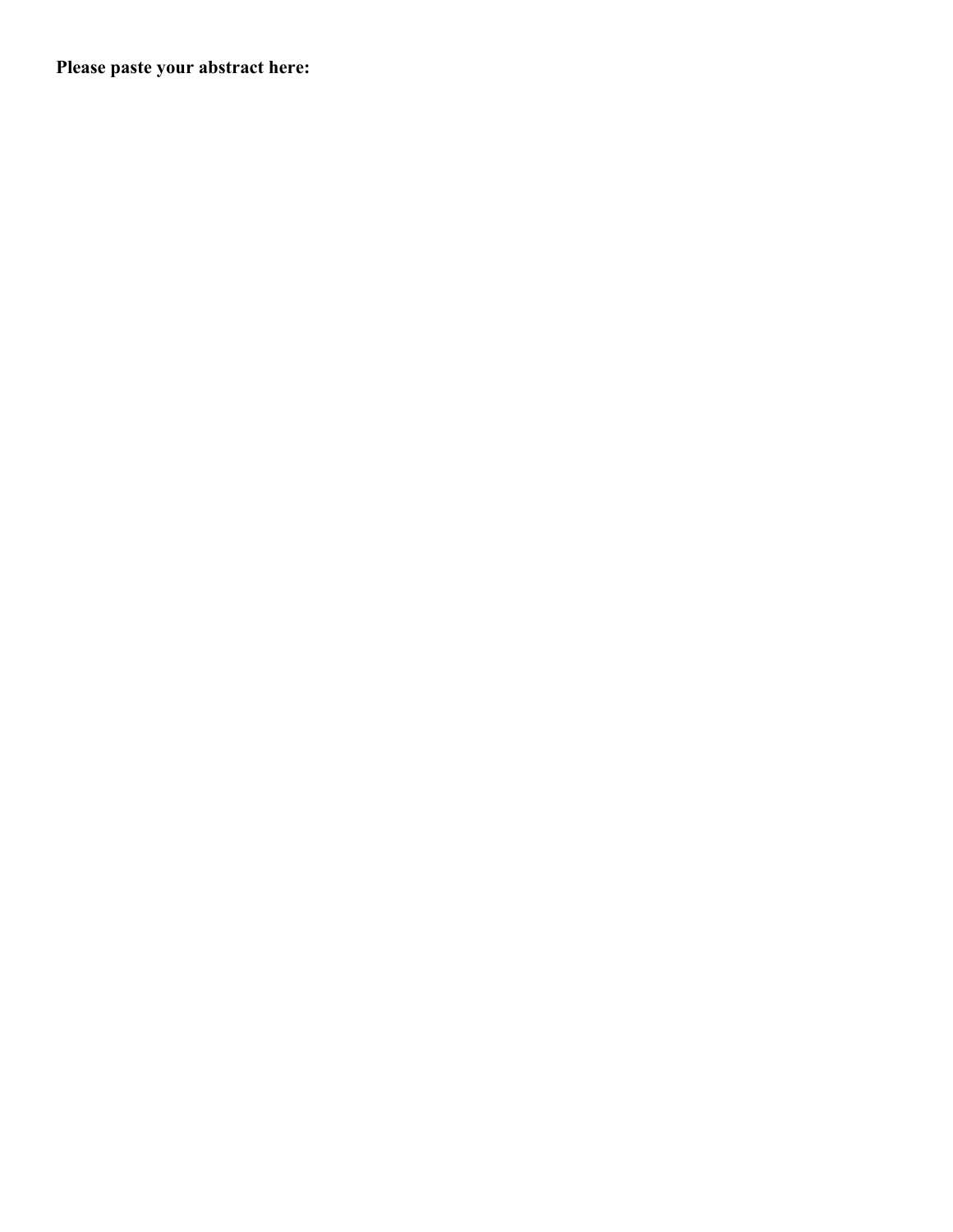**Please paste your abstract acceptance notification here:**